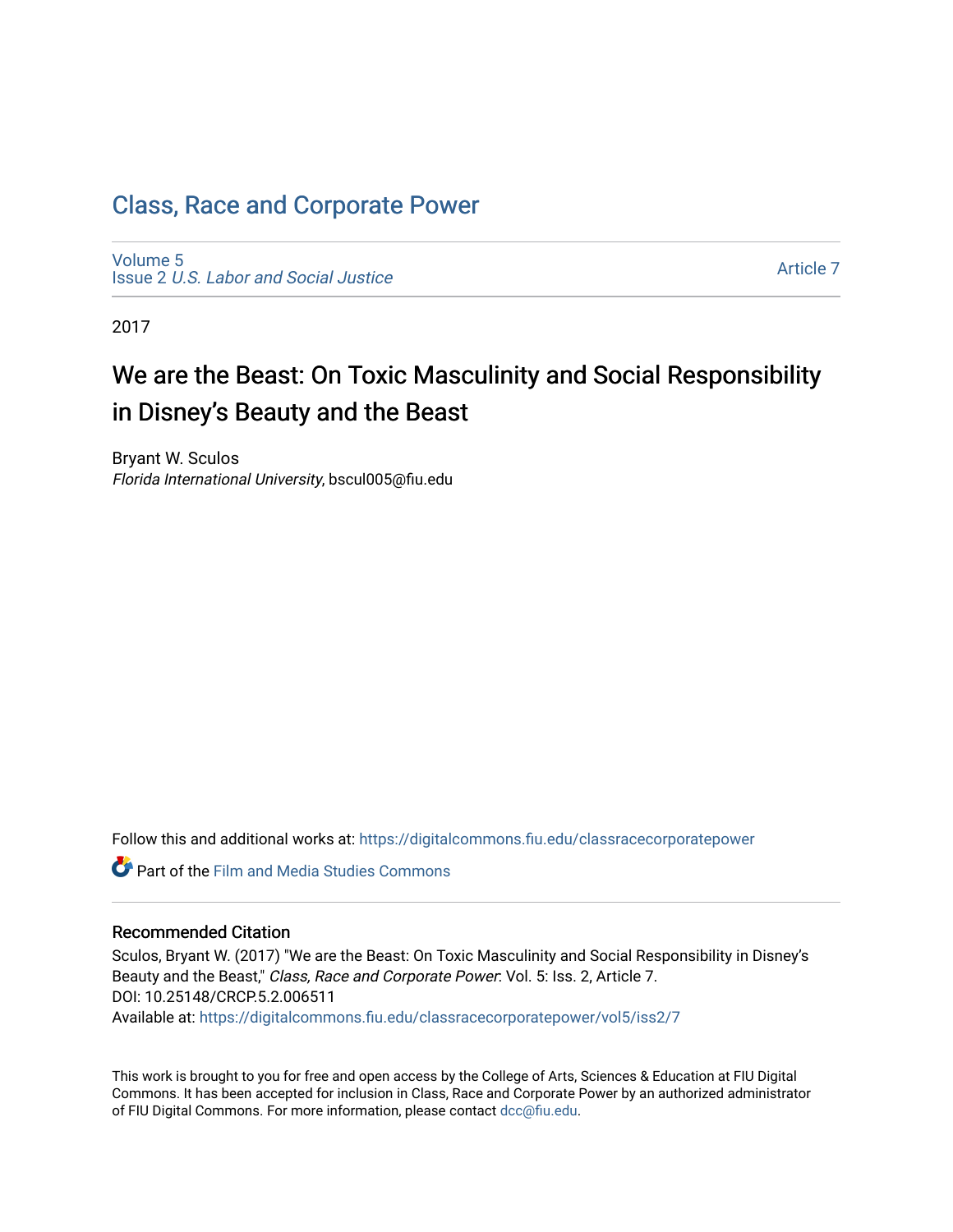# We are the Beast: On Toxic Masculinity and Social Responsibility in Disney's Beauty and the Beast

## Abstract

This essay reflects on how Disney's (1991) animated classic Beauty and the Beast and the (2017) liveaction remake differentially treat social responsibility, with respect to the various side characters and communities represented, for the toxic masculinity exhibited by its most prominent male characters, Gaston and the Beast. Furthermore, this essay uses Beauty and the Beast as a heuristic to understand the relationship between social responsibility, toxic masculinity, contemporary capitalism, and radical political and economic change.

#### Keywords

Beauty and the Beast, Toxic Masculinity, Critical Film Review

#### Creative Commons License



This work is licensed under a [Creative Commons Attribution 4.0 License](http://creativecommons.org/licenses/by/4.0/).

#### Cover Page Footnote

Bryant William Sculos, Ph.D. is a postdoctoral fellow at The Amherst Program in Critical Theory, adjunct professor at Florida International University, contributing writer and editorial board member at The Hampton Institute, and Politics of Culture section editor for Class, Race and Corporate Power.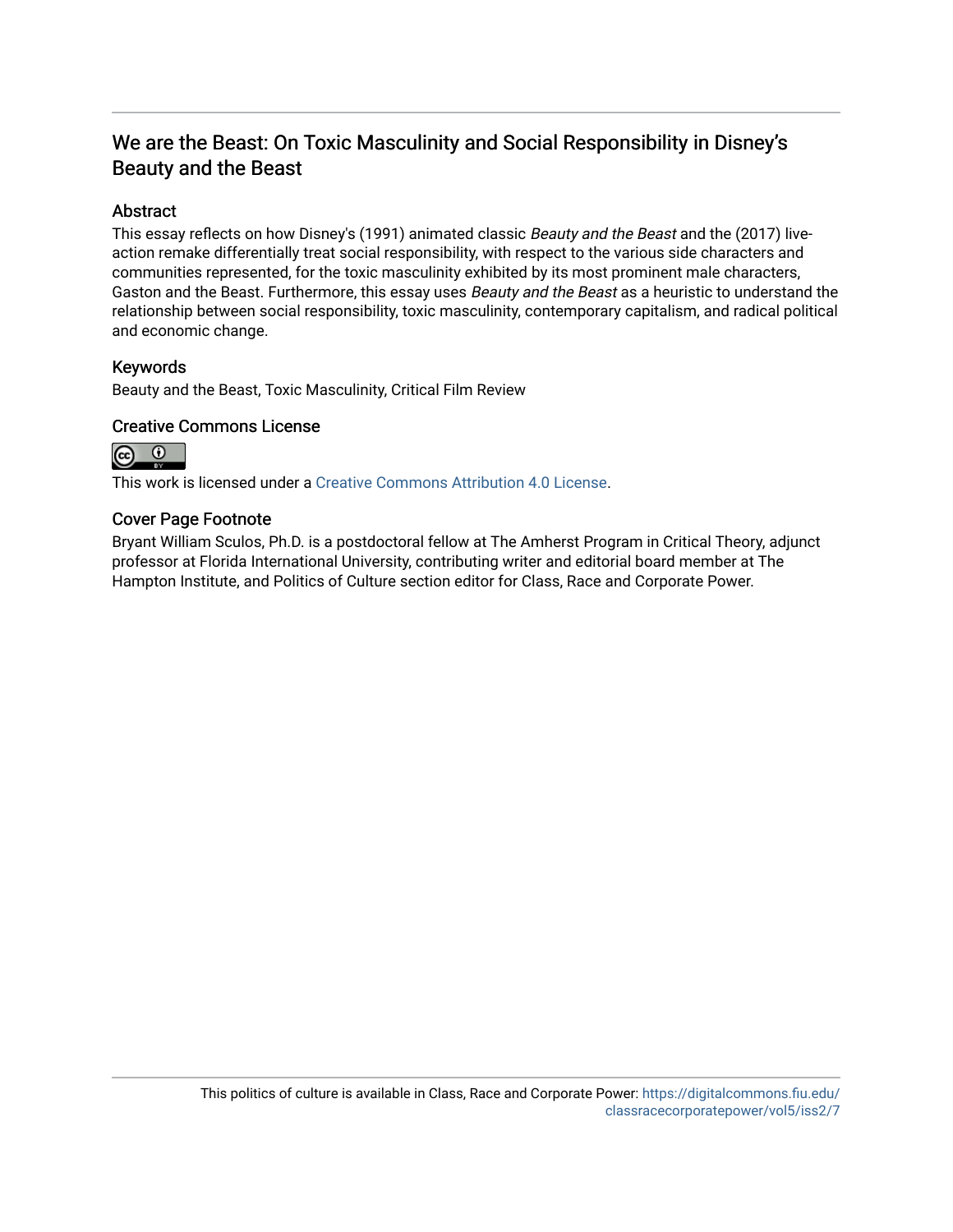

(Source: Disney)

#### **Males as Old as Time**

This is not going to be a review where I try to show that *Beauty and the Beast* is secretly about capitalism; it isn't about capitalism. It has plenty of aspects, which in their production reflect the problems with capitalism (e.g., bourgeois [and in this case anachronistic] identity politics and a cathartic personalistic conclusion with no systemic change, just to name two), but putting those dimensions aside, the value of *Beauty and the Beast* that I want to highlight here is in showing how social conditions produce our villains and can produce our heroes. In the process, this essay will address the connection between social conditions and structures, toxic masculinity, and corporate capitalism in contemporary society.

In Disney's original animated *Beauty and the Beast* (1991), the toxic masculinity of the Beast and Gaston are already evident. The beauty of the 1991 *Beauty and the Beast* is that it taught young boys that sometimes the sensitive, intellectual guy could "win" the heart of the beautiful woman (and that a woman who could and loved to read was worth desiring). I'm not sure this was a lesson that was still needed in the 1990s, but then again, I'm also not sure it isn't still needed. That said, the portrayals of toxic masculinity in the original animated feature and the more recent live-action remake are quite similar—with one categorical exception: the role of others in the (re)production of that toxic masculinity.

In the original animated film, we see a bit of the role that the villagers play in glorifying Gaston's grotesque and necrophilic existence, but this socially-cultivated necro-narcissism and megalomania has more prominence in the recent version. In fact, in the live-action remake we actually see Gaston's bumbling sidekick Le Fou (who plays a much more complex role in the 2017 version than in the earlier animated film, something akin to the chorus in Sopholclean tragedy) at one point paying the villagers to lavish Gaston with praise in the local pub. For a handful of treasure, the villagers happily comply, reinvigorating Gaston's momentarily-diminished hyper-ego.

The second major difference between the two portrayals of the story regarding the prominence given to social culpability and responsibility is in relation to the curse placed on the Beast and all those in his castle. In the animated film, it is unclear why all of the servants were punished for the Beast's superficiality (which led him to attempt to let an older women freeze and starve to death because she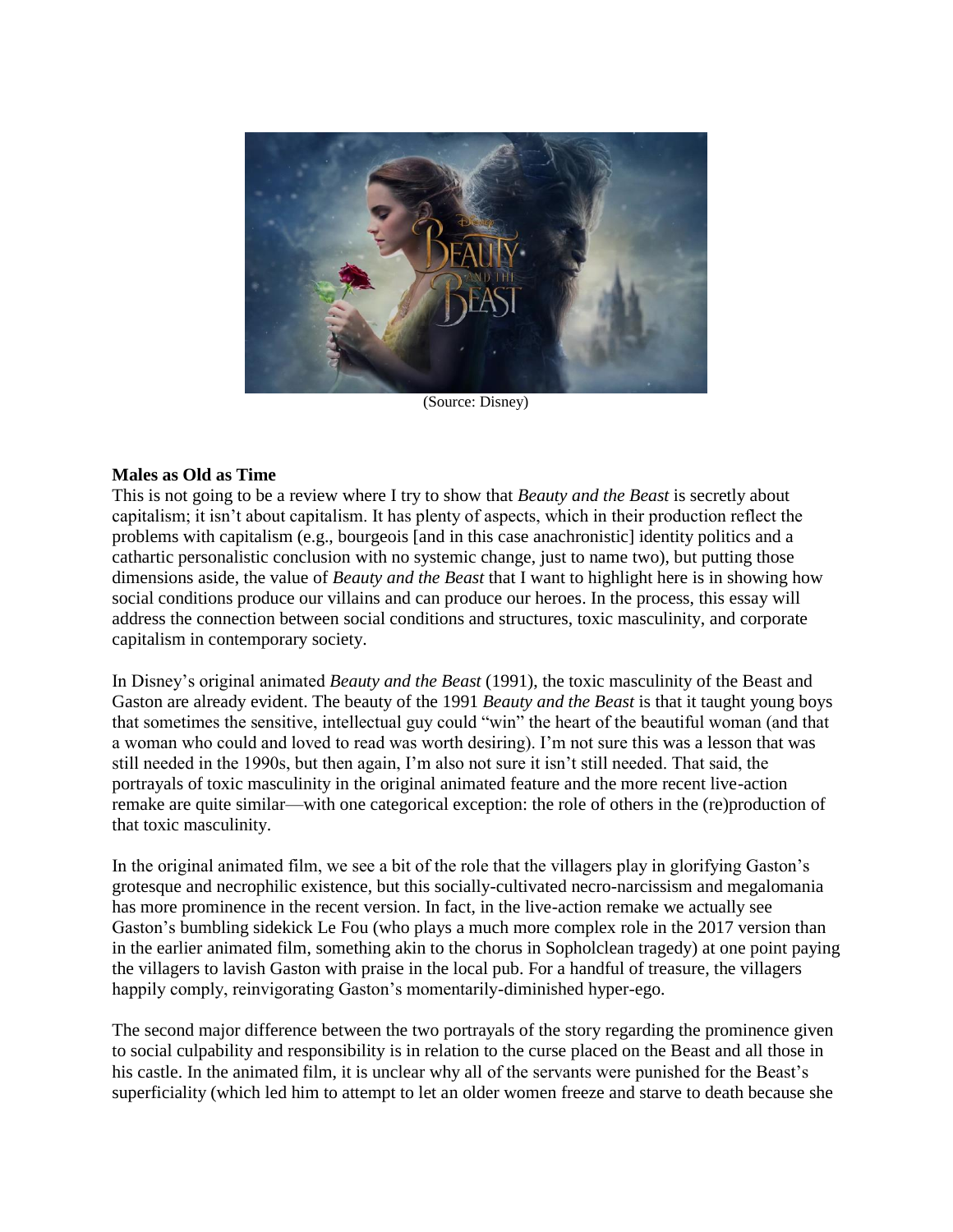was ugly, in his view). In the 2017 iteration, the audience is given a much clearer picture as to why all of the people living in the castle were punished for the Beast's aristocratic toxic masculinity: they were complicit in his creation (though I think we could probably give the adolescent Chip a break here...). Mrs. Potts tells Belle, after Belle asks why they were all punished if they did nothing [wrong], that that is exactly what they did: nothing. They all did nothing as the Beast's father turned an innocent young boy into the cruel, superficial, toxic male that led them all to their collective punishment. They did nothing, but what could they have done?

## **Gaston: Martin Shkreli Mixed with Donald Trump**

Deciding whether one should be employed and capable of supporting one's family and community or having integrity is not an easy choice for anyone to make. It is a completely obscene choice to have to make, a choice that millions—if not billions—of workers make every day, every week, every month, and every year, which merely reflects the complete obscenity of capitalism. This is why (good) unions are so crucial to moving beyond capitalism—or even simply making capitalism a bit more livable for workers in the short-term. If workers can organize and act together, one of the important outgrowths of that, relevant to the discussion here, is that individual retaliation against a single worker for speaking out against their employer becomes a lot more difficult for the employer. For the servants in this story, this would have meant coming together as a group and attempting to resist the acculturation that the young Beast was receiving from his father.



(Source: Disney)

We can say that there is an individual responsibility to engage in collective, community action—and there is a collective, community responsibility to help individuals engage and contribute effectively, humanely, and democratically. This is all easier said than done, and while there are those of us who are trying to do this with small victories and bigger failures against the seemingly unstoppable capitalist machine—it is worth saying again and again as well. The 2017 version of *Beauty and the Beast* helps us see this a lot better than the 1991 version.

So yes, I blame the servants. I blame the villagers. I blame the Beast. I blame Le Fou. I blame Gaston. They are all responsible for the violent, close-minded toxic masculinity that nearly destroyed their small community. In a similar sense, I blame the so-called "Pharma-bro" Martin Shkreli for his decision to raise the price of life-sustaining HIV/AIDS medication by 5,000%. I blame the CEO of the pharmaceutical company Mylan, Heather Bresch, for raising the price of the EpiPen by an extraordinary 400%. I blame our society for maintaining, reproducing, and too-often exacerbating the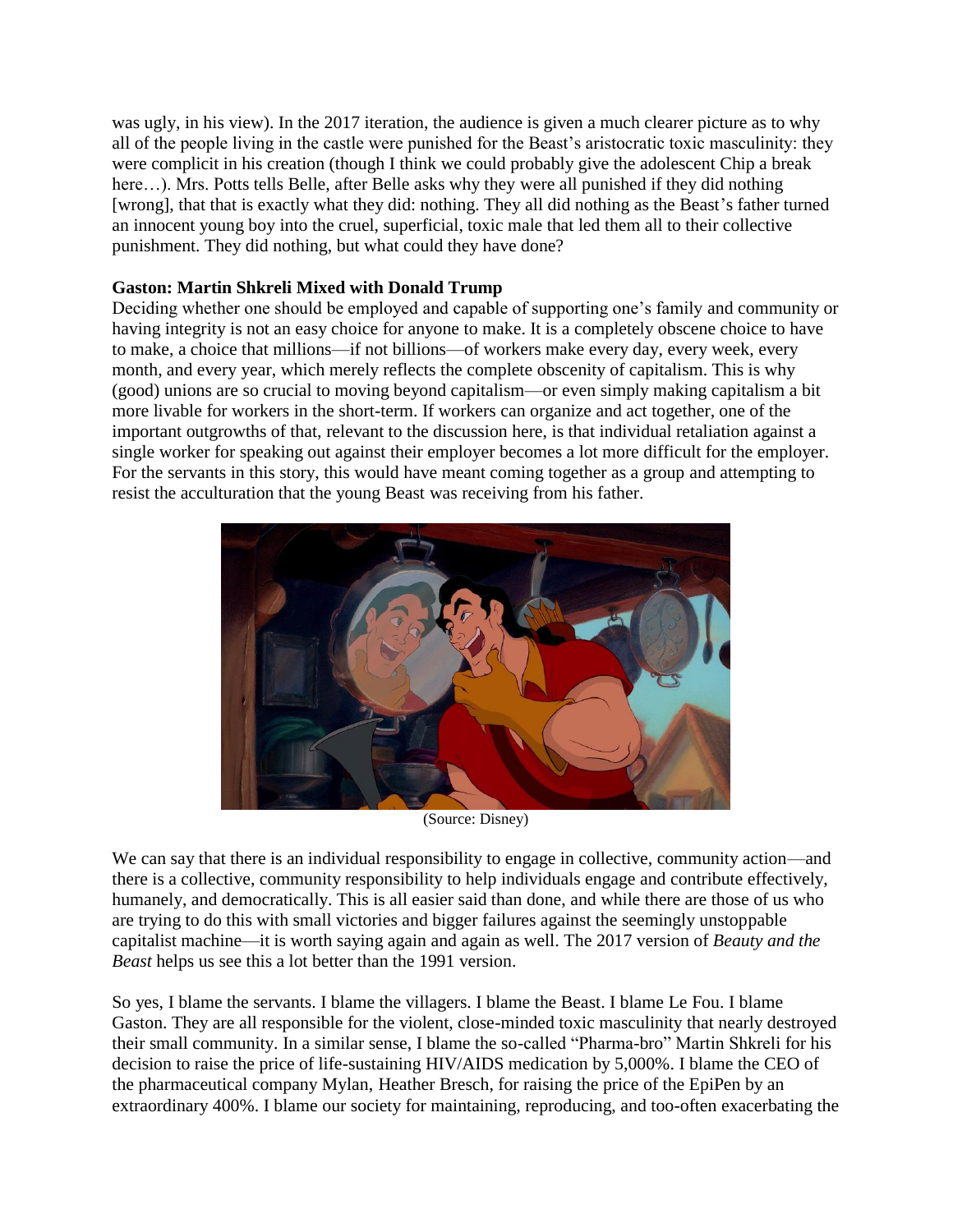norms that condone and even incentivize these behaviors. I blame all of those who reacted strongly against these behaviors, but not against the fundamental premise of privatized health care: that any and all medical care should serve the goal of profit-making.



(Source: Bloomberg via Facebook)

Now to say I blame the servants (or the villagers) in *Beauty and the Beast* or that I blame all of those who do not actively resist the exploitative injustice of global capitalism in the health care market or wherever else, is not to say that all the blame is equally-shared or that there should be any particular ethical or legal consequence for us "villagers" and "servants." I'm saying they—we—all bear responsibility for the evils of a system that produces such noteworthy villains. This isn't a math equation. Responsibility in this case cannot be quantified in any meaningful way. Villains like Gaston and Shkreli played their role in their own creation, but we all play a role in the reproduction of our society. We play differentially (dis)empowered roles, without question, but we all play a role—often multiple roles.

Anti-capitalist and socialist politics do need to maintain some kind of space for "individual responsibility." And though it surely cannot be the same version that we see unequally and irrationally dominate the discourses (and injustice system) of late capitalism, it is premature to specify precisely what an egalitarian post-capitalistic or socialistic "individual responsibility" might look like. While such theoretical speculations have their place, and possibly an important place, in the debates of the near and distant future, for now we are not unjustified in simply pointing out where there is a collective, social responsibility for the actions of our villains—without implying that there is not also an individual responsibility that is borne by the villains themselves.

## **Toxic Masculine Capitalism**

We are taught by our society that to be a man is to embrace competition. To be a man is to never be weak or naïve. To be a man is to be in control. To be a man is to be violent (whether virtual or real), especially when it isn't really necessary. To be a man is to never have to ask for permission. To be a man is to never have to say, "No, I can't really afford that." Absent the kind of irrational wealth that makes the last position actually tenable, guns, cruelty, misogyny, bullying, and all kinds of social sadism that don't require great wealth take over—and even with wealth, they often take over in some form. This is the toxicity of contemporary masculinity.